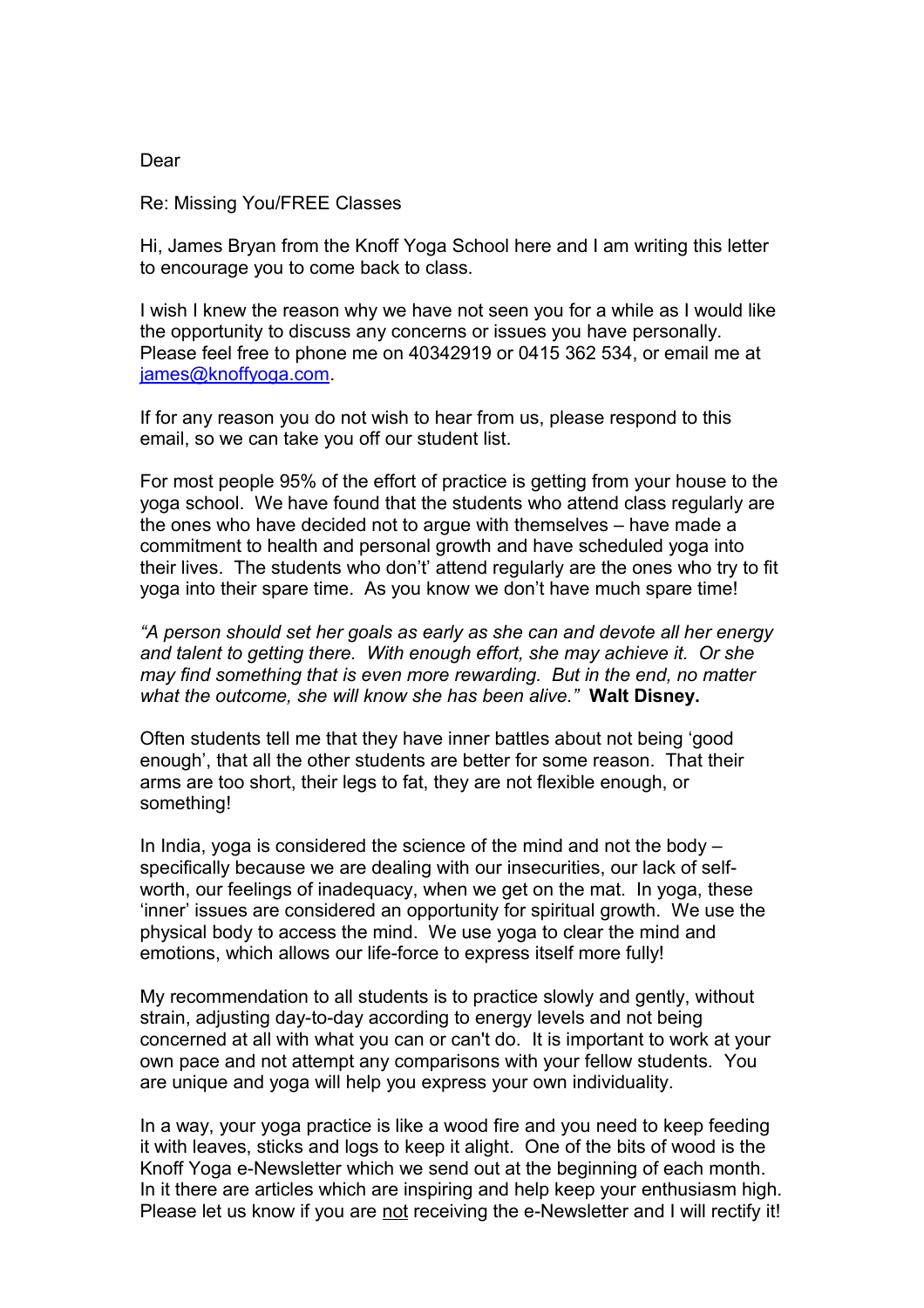Another way to keep the fire of enthusiasm burning is to start a home practice. To help with this, the Knoff Yoga School now has the following Yoga DVD's:

- $\bullet$  Level 1 Discovery
- $\bullet$  Level 2 Foundation
- $\bullet$  Level 3 Intermediate
- Sun Salutations & Squat Sequence

Regular class attendance, combined with home practice, is the best combination to ensure you fan the flame of enthusiasm and progress with yoga. In the long run of our lives, it is progress and the feeling of being alive, which helps to keep us on the path!

*"Success is not a place at which one arrives, but rather the spirit with which one undertakes and continues the journey."* **Alex Noble.**

I would love 2010 to be your best year yet and I know for years of practice that yoga is the most excellent vehicle to help you achieve a vibrant state of well-being. Please note we now have a very popular Sunday morning class and I have attached our current class timetable for you.

Our special offer to you is 1 or 2 FREE Classes:

- Purchase a 5 Class Pass and get the  $6<sup>th</sup>$  class FREE.
- Purchase a 10 Class Pass and get the 11<sup>th</sup> and 12<sup>th</sup> class FREE.

To activate this offer you need to bring this email to class and give it to your teacher or the welcome committee person at the front desk! Please note this offer has a limited time and expires on the 28 February 2010. The 5 and 10 Class Passes are good for 3 months from the date of purchase.

Happy New Year to you and I hope to see you soon!

## Namaste

**James E. Bryan E.R.Y.T. 500** (Program Director and Senior Teacher)